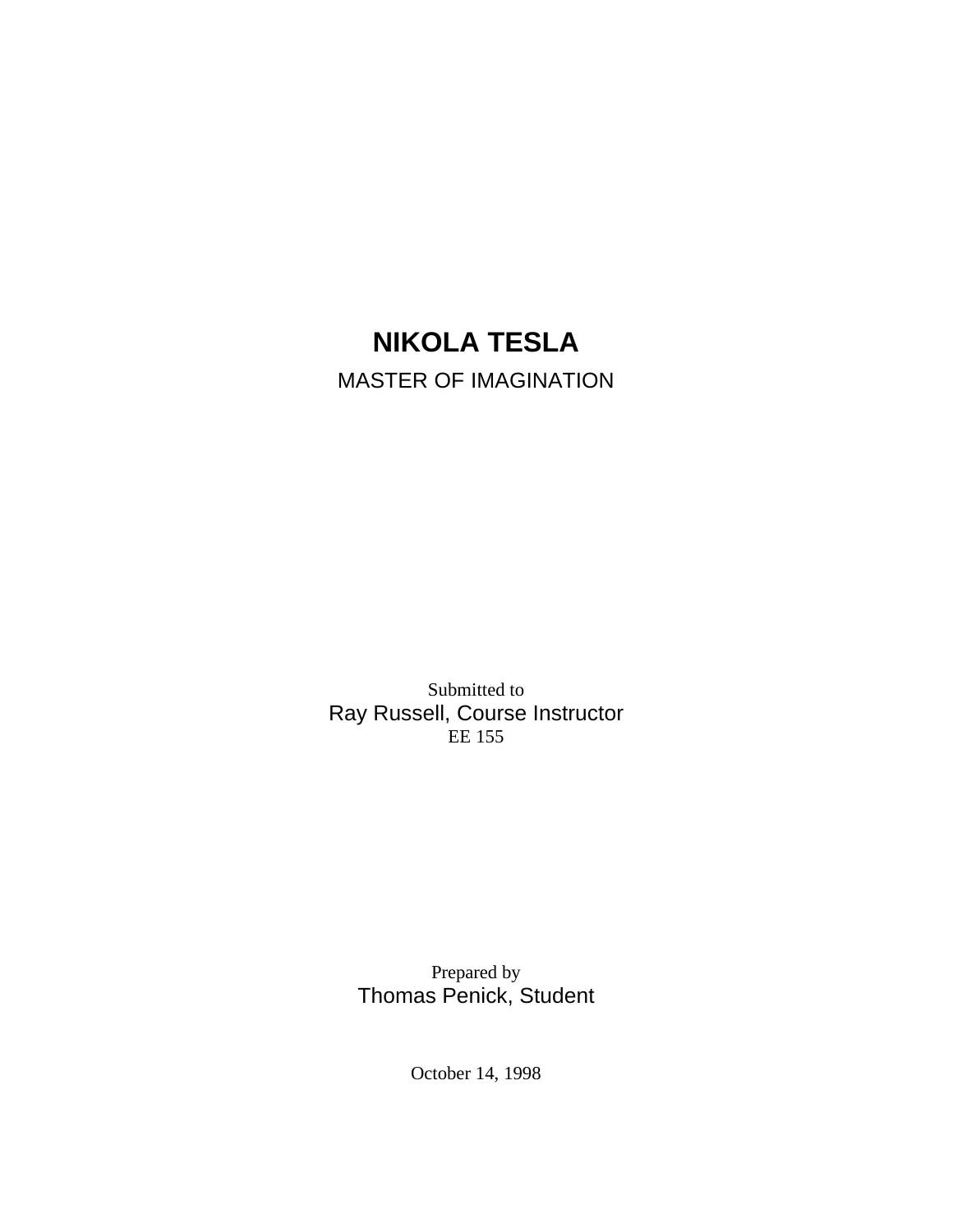## **TABLE OF CONTENTS**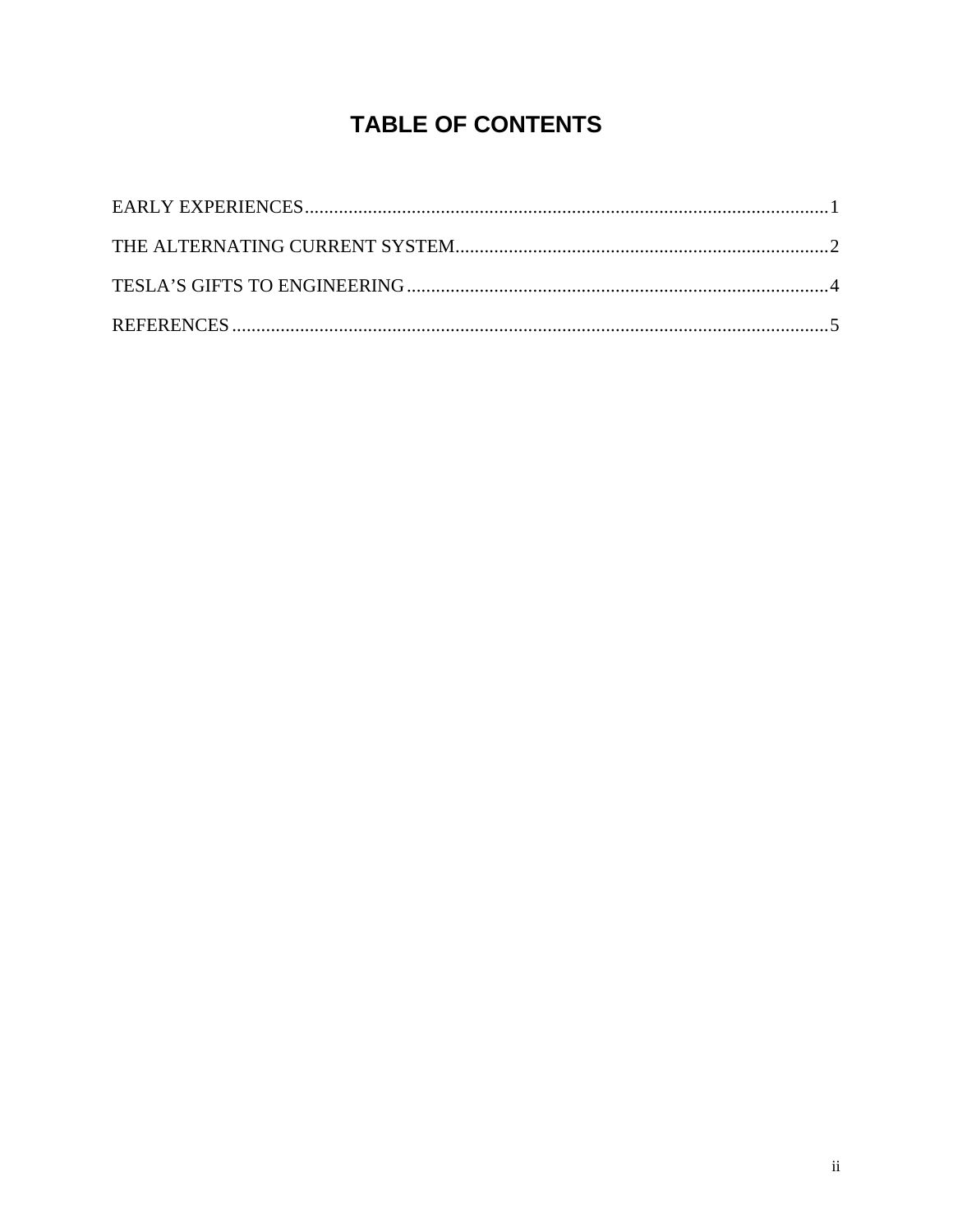## **NIKOLA TESLA**

Nikola Tesla was born on July 9/10 (midnight), 1856 in Smiljam, Croatia, to a Serbian family. His father was an orthodox priest. His mother was unschooled but quite intelligent. Nikola was a dreamer who loved poetry. He was self-disciplined and compulsive. His principle contribution to the field of electromagnetic engineering is the discovery of the rotating magnetic field and the development of the polyphase electrical system [1 p. 161]. Historians credit Tesla with being a genius because he not only made unique discoveries in electromagnetic engineering but developed these discoveries into working systems in an area of science that had almost no existing body of knowledge other than what he himself had uncovered. Pioneering experiments were also conducted in fluorescent lighting, vacuum tube, radio, robotics, and X-ray technologies [3 pp. 9-13].

#### **EARLY EXPERIENCES**

Circumstances in Nikola's early life resulted in his imagination being exercised to the extreme. In his mind, Nikola would see flashes of light and vivid images. These images were not of imagined subjects, but were familiar scenes. The effect was so intense that it affected his ability to see. Interestingly, his brother exhibited similar difficulties. To gain relief, Nikola would take control of his hallucinations by conjuring up his own images—creating his own imaginary world. He would take imaginary journeys to strange places. These experiences were intense and made as strong an impression on young Nikola as his real life experiences. He played this game constantly from early childhood until the age of 17 when he began channeling his thoughts toward invention [2 p. 11-12].

As an inventor, he was able to eliminate a lot of models, drawings, and experiments by using the imagination he had developed in childhood to work through the development and trials of a new idea. He would conduct his first experiments in his imaginary world, noting problems and making adjustments, thus completing much of the preliminary work before conducting physical experiments [2 p. 12].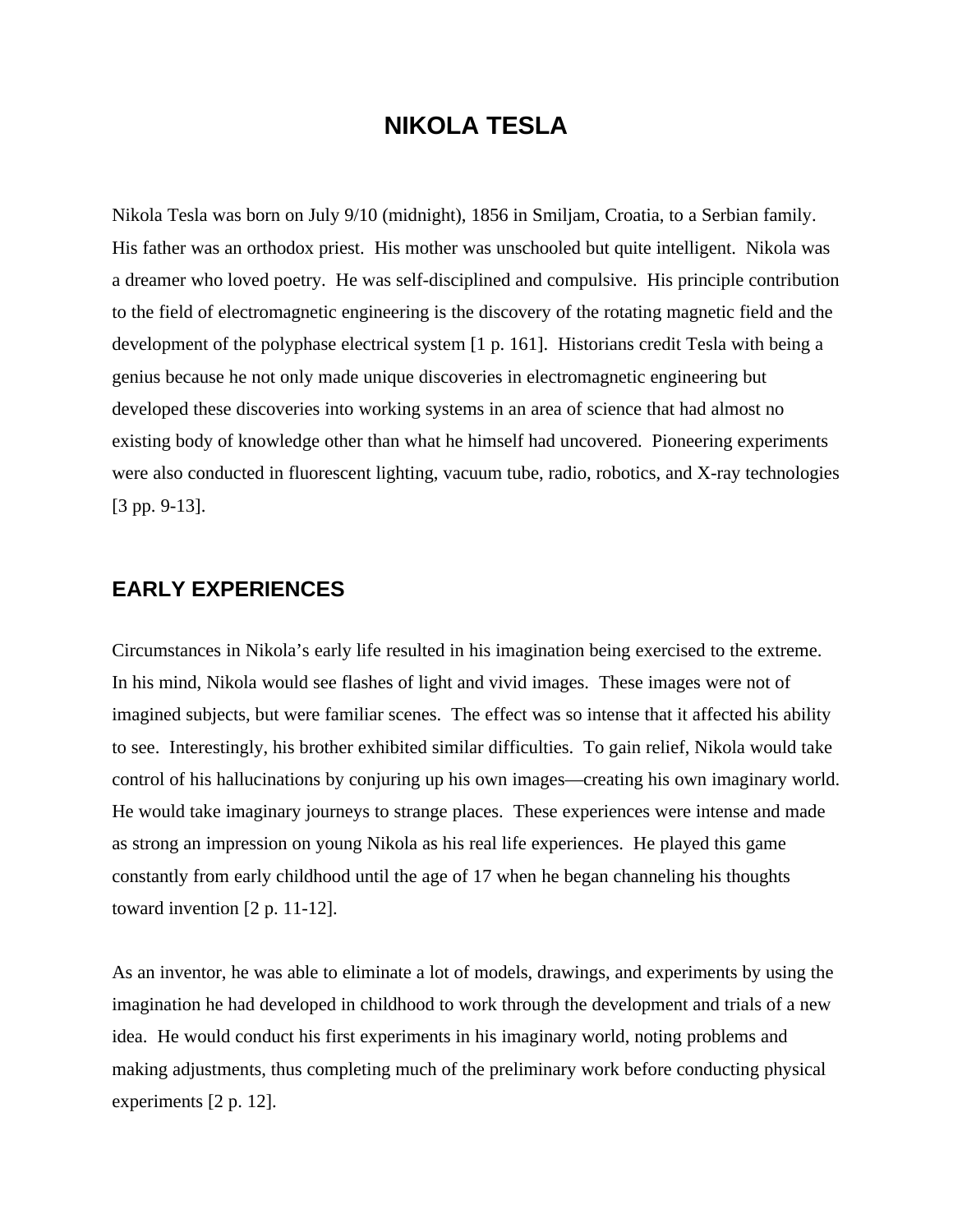The first commercially generated power was direct current. Although alternating current could be more efficiently transmitted, it was not used because no satisfactory alternating current motor had been developed. Tesla pondered this problem for many years. Finally, while walking through a park in Budapest, the idea came to him in a flash. He conceived of a rotating magnetic field, created by multiple phases of AC power. This concept would eventually permit him to develop the first successful AC motor [2 p. 22, 23].

In 1882, Tesla worked at a telegraph office. He invented a telephone amplifier, which he didn't bother to patent. In the fall of 1882, he went to Paris to work for an Edison subsidiary. He worked as a troubleshooter at power plants in France and Germany. He wanted to sell Mr. Edison on his AC power ideas, but was told that Edison was solidly in favor of DC current over AC. On his own time, he built his first AC motor [2 p. 24, 25].

In 1884, Tesla immigrated to America, bringing a letter of recommendation addressed to Thomas Edison. He happened to catch Edison at a time when the inventor desperately needed help maintaining his many DC electrical systems. Edison sent Tesla immediately to repair dynamos aboard the SS Oregon. Tesla worked through the night to complete the repairs [2 p. 30-31].

Tesla informed Edison that he could make major improvements in Edison's DC dynamos. Edison said if he did, there would be \$50,000 in it for him. Tesla worked long hours for almost a year to complete the redesign. He visited Edison and asked about his \$50,000. Edison replied, "Tesla, you don't understand our American humor." Tesla resigned [2 p. 33-34]. America was entering an economic depression and Nikola Tesla found himself working on a New York street gang from 1886 to 1887 [2 p. 36].

#### **THE ALTERNATING CURRENT SYSTEM**

Finally, Tesla's foreman took him to meet A. K. Brown, manager of Western Union Telegraph Co. With Brown's help, Tesla Electric Co. was formed in April 1887. Tesla patented singlephase, two-phase, and three-phase AC systems, and two AC motors. In the first four years of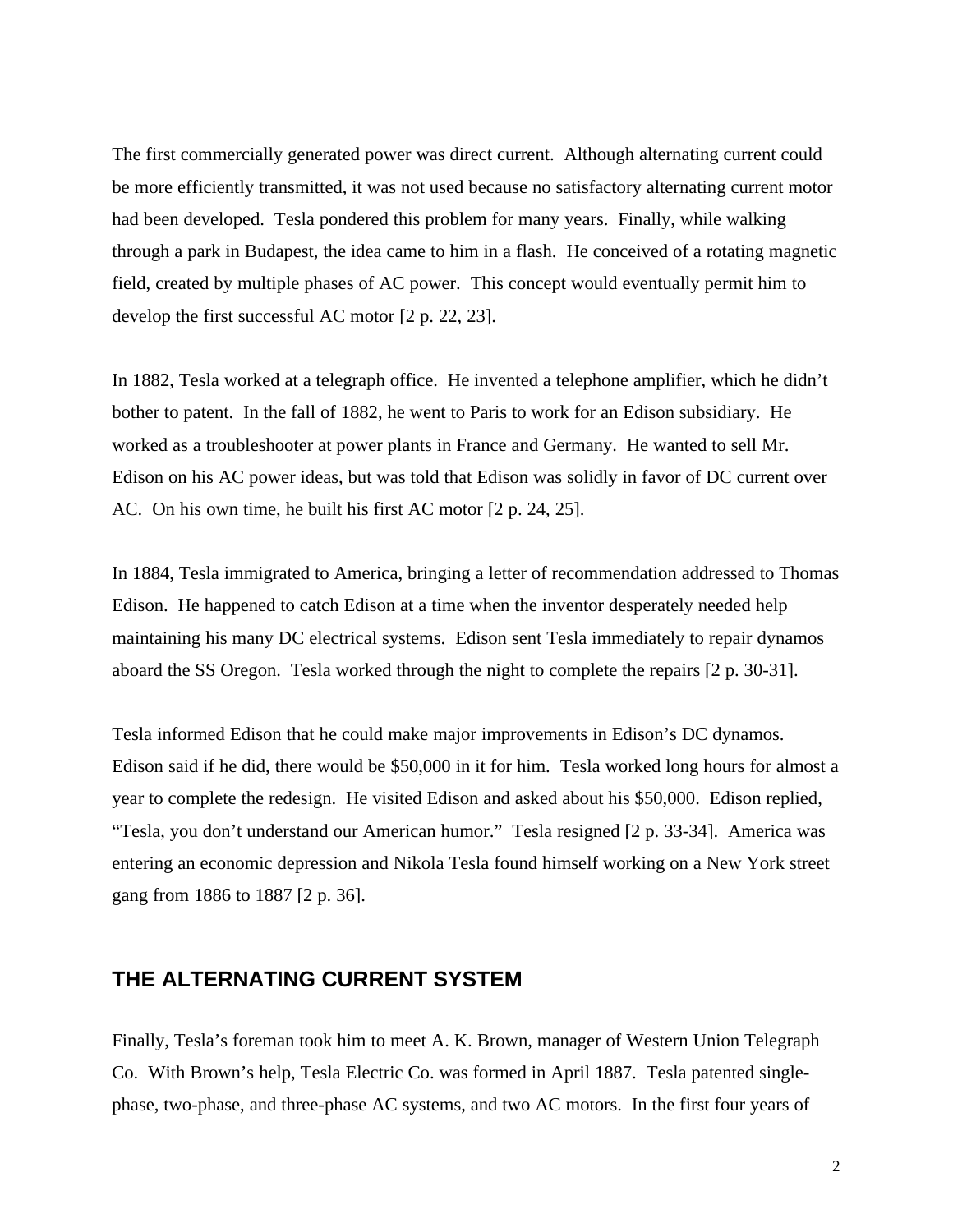operation, he was granted 40 patents. The patents were processed quickly since there was nothing like them at the patent office. Both scientific and business interests took note of the patent office activity and Tesla was soon receiving invitations to lecture. He turned out to be a natural speaker [2 p. 36-39].

George Westinghouse had more than 30 AC power systems in operation at the time (under a different patent) and was interested in Tesla's motor. Westinghouse paid Tesla a visit at his lab. Tesla went to work for Westinghouse and moved to Pittsburgh. Tesla's motors ran at 60 Hz AC and could not be adapted to the 133 Hz Westinghouse system. Westinghouse was forced to switch to 60 Hz and this has become the standard electrical power frequency in the U.S. After several months in Pittsburgh, Tesla returned to New York [2 p.40]. He became a U.S. citizen on July 30, 1891, a status which he valued above all scientific honors. In September 1891 he went to Paris to lecture at the International Exposition and also visited his family in Croatia [2 p. 41].

Edison was outraged when he learned of Tesla's alliance with Westinghouse. He issued propaganda about the dangers of AC current. Edison conducted weekly demonstrations in which dogs and cats were electrocuted. Through a third party, he bought rights to Tesla's AC patents and worked a deal with New York prison authorities to carry out the first execution by electrocution on 8/6/1890. The convict failed to die after the first shock and the ordeal had to be repeated. It was reported as "an awful spectacle, far worse than hanging [2 p, 41-45]."

George Westinghouse became worn down financially by Edison's anti-alternating current initiatives. A major obstacle to the ability of Westinghouse to get new funding was his contract with Tesla to pay him \$2.50 for each horsepower manufactured. George Westinghouse appealed to Tesla to relinquish his claim to the patents. Tesla, interested in seeing his inventions put to use, agreed and settled for a cash sum [2 p. 48-49].

Tesla proved to be quite a showman on the lecture circuit. He had glass tubes that glowed without electrical connections. This was the forerunner of the florescent bulb, another invention he didn't bother to patent. He wore insulated shoes and allowed high-voltage, high-frequency electric current to flow across his body. His purpose in doing this was, in part, to counter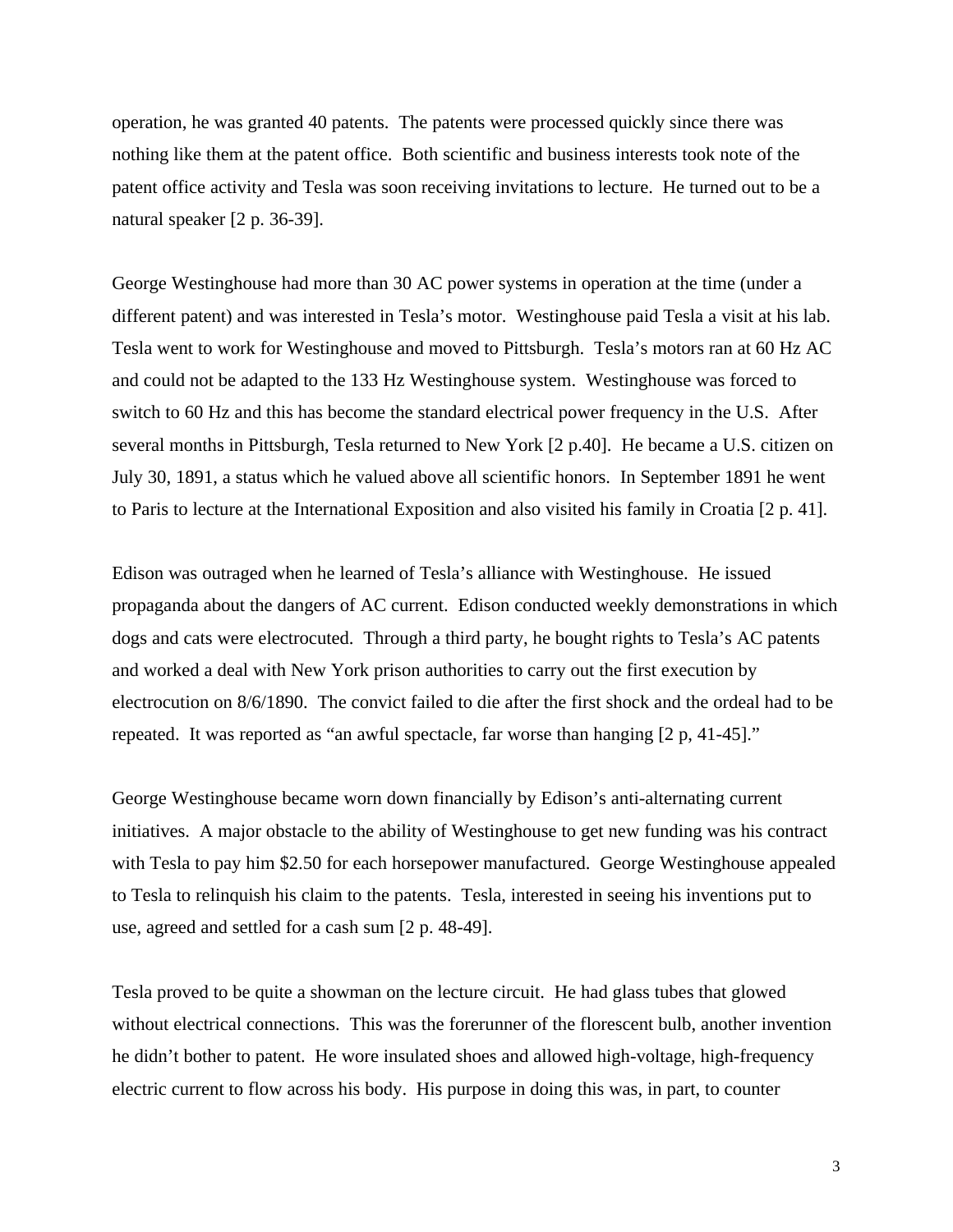Edison's propaganda about the danger of AC current. At high frequencies and voltages, electricity would run across the surface of the skin without penetrating. He demonstrated a motor run on one wire, with the return path through air. He spoke of the possibility of transmitting power long distances through the upper atmosphere. One dazzling display was his "carbon-button lamp," a partially evacuated glass globe with a piece of carborundum in one end connected to a single wire terminal. When high-frequency current was applied, "The central 'button' of material electrostatically propelled the surrounding gas molecules toward the glass globe. They were then repelled back toward the button, striking it and heating it to incandescence [2 p. 54]." The bulb was 20 times as efficient as the Edison bulb. Since a technical language had not yet evolved to describe these phenomena, Tesla described them poetically. For example, a static discharge he called a *brush* or a *luminous stream* [2 p. 54-55].

George Westinghouse won the contract for electrifying the Chicago World's Fair of 1893—the first electrical fair. He invited Tesla to speak. 25 million Americans visited the fair, which was one-third of the population at the time. Tesla had blown tubes to spell "Welcome Electricians," as well as the names of many famous scientists. He dazzled audiences with numerous demonstrations of high frequency, high-voltage current.

#### **TESLA'S GIFTS TO ENGINEERING**

Tesla's discovery of the rotating magnetic field and his inventions of the transformer and induction motor were valuable advancements that are still the means for the production, transmission and use of electrical power today. Less tangible but important contributions were his inspiring lectures and the ideas he left unpatented. In his dazzling demonstrations, he not only amazed his audiences but also sparked the interest of many contemporary and future inventors. It has taken decades for scientists to reproduce some of the experiments he demonstrated publicly. How Tesla was able to electrically produce a ball of flame and hold it in his hands remains a mystery. He energized a wave of invention during the late  $19<sup>th</sup>$  and early  $20<sup>th</sup>$  centuries and continues to inspire engineers today.